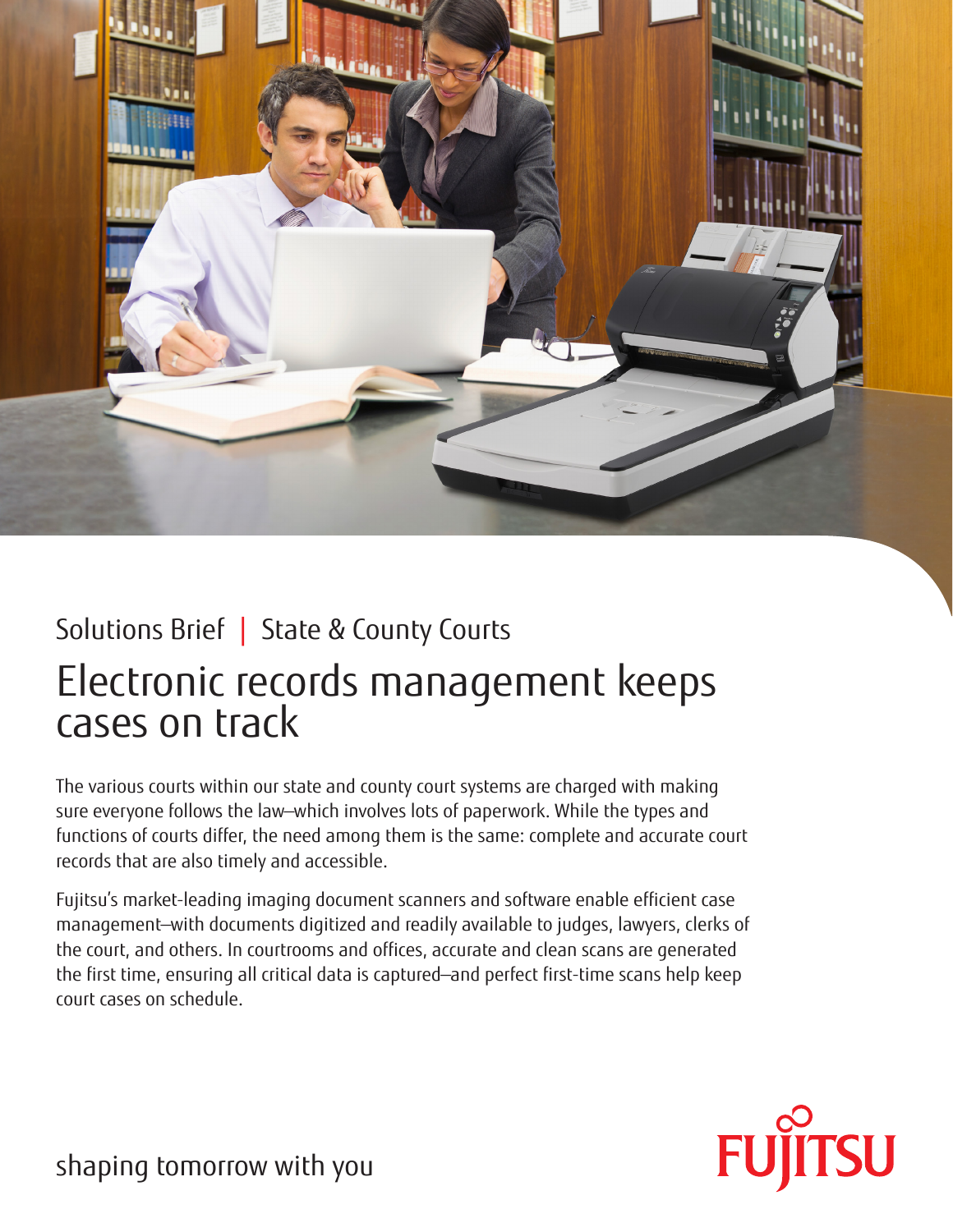### Solutions Brief | State & County Courts Electronic records management keeps cases on track

#### Poor records management sent an innocent man to prison

Herbert Alford was convicted of second-degree murder in Lansing, MI, in 2013, and sentenced to 30–60 years. He said he was innocent. At the time of the crime, he was eight miles away, returning a rental car at Hertz. Despite numerous court orders and subpoenas—during the trial and for years afterwards—Hertz never produced the time-stamped piece of paper. Finally, in 2018, Hertz came up with the document, which proved Herbert's innocence. Today, Hertz is being sued for failing to produce evidence in a timely manner—something a Fujitsu scanner could have managed in seconds.

#### High-quality Fujitsu scanners are needed now more than ever

### 40M+

The number of lawsuits filed every year in the U.S.\*

The number of licensed, active attorneys in the U.S.\*\*

1.3M+

95%

Of all U.S. cases are filed in state courts vs federal courts\*\*\*

### Stay compliant. Go digital.

Most attorneys and their support teams know the best way to maintain accurate, accessible records is to digitize them, especially when using e-filing systems. But what happens inside the courtroom when a document is brought forward as an exhibit? Today's courts require documents in a digitized format. Because obtaining information often happens during proceedings inside courtrooms, scanners must be compact and quiet. Two copies of a document used as evidence are required; the court keeps the original document, and the prosecution and defense retain duplicate copies. Using high-quality Fujitsu imaging solutions, scanner operators in trial courts, appeals courts, and state supreme courts are able to:

- Quietly scan plea motions, exhibits, and supporting documents without distracting from a trial in progress
- Document calendaring of court cases to allow accurate case management
- Produce exceptionally clean images—even of hard-to-capture items like handwritten exhibits
- Easily purge documents that meet their retention schedule
- Improve the accuracy of record keeping—reducing duplications, misfiling, and loss
- Maintain records that show compliance with regulations per state
- Free up space used by filing cabinets or stored documents for other purposes

#### Save time, costs, and space by scanning:

Plea motions Docket changes Exhibit documents Police records Court decisions Jury records Case files Court minutes Attorney records Financial statements Medical records Counselors' reports Photographs Medical bills Appraisals

\*Source: USFEF (U.S. Financial Education Foundation), March 2021. \*\*Source: American Bar Association, 2018. \*\*\*Source: Court Statistics Project, 2016.